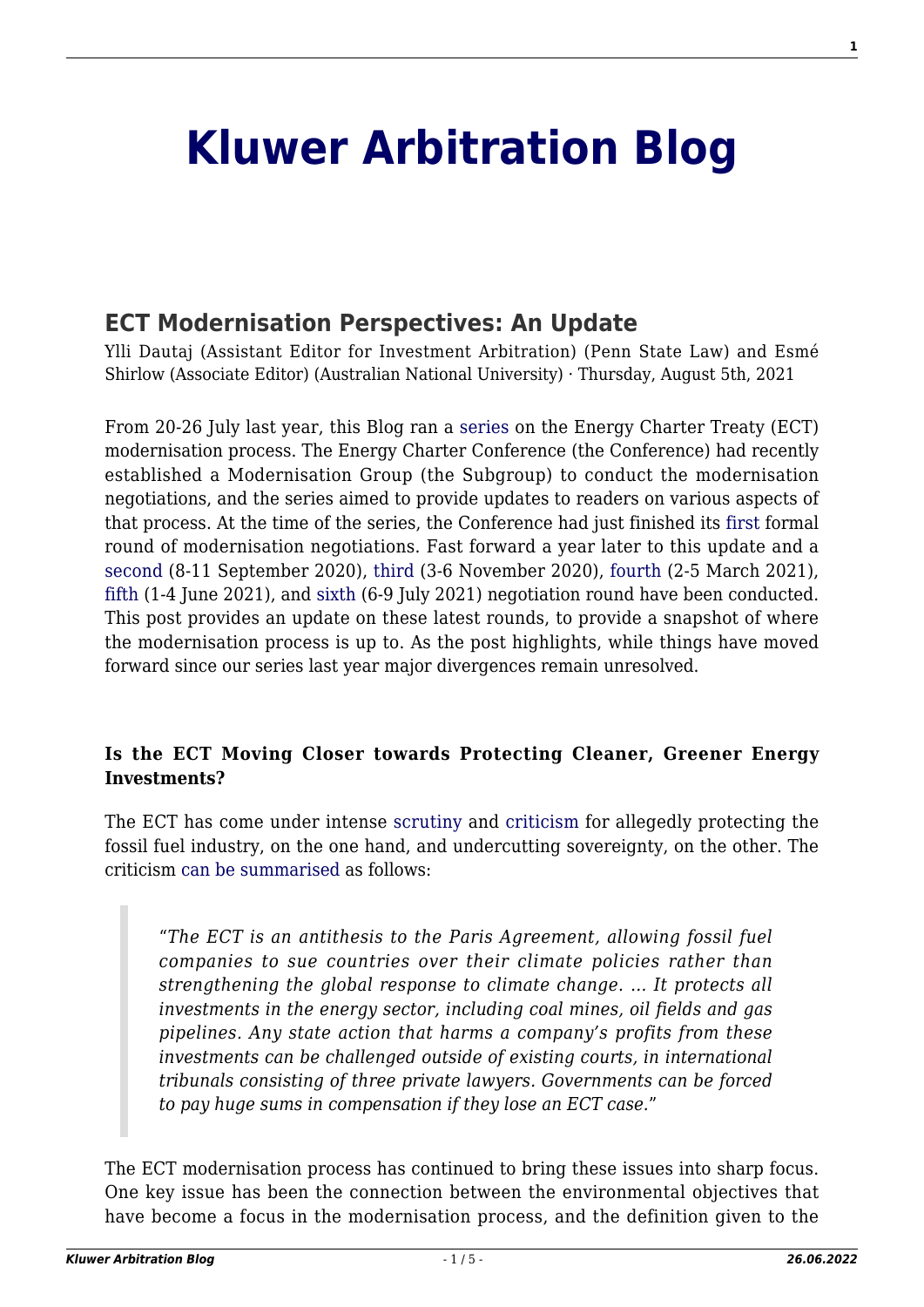concept of "economic activity in the energy sector" (EAES). This defines which economic activities may benefit from investment protection under the ECT. It has been suggested that such concept could be redefined, for example, to exclude protection for fossil fuel investments. A more detailed overview of the concept of EAES in the ECT is available [here](http://arbitrationblog.kluwerarbitration.com/2021/03/21/the-eus-bittersweet-proposal-to-redefine-economic-activity-under-the-energy-charter-treaty-expected-implications-for-international-arbitration/). The negotiations have continued to focus on potential innovations to the scope and coverage of the ECT in this regard. During the fifth negotiation round, for example, it was suggested that there was a "*need to amend the relevant provisions [on EAES] in light of the Contracting Parties' individual climate goals and their specific energy mixes*". It was further noted that various proposals had been put forth, yet, "[while there are different proposals on the](http://arbitrationblog.kluwerarbitration.com/2021/03/29/asil-drig-the-future-of-investor-state-dispute-settlement-under-the-energy-charter-treaty/) [definition of economic activity in the energy sector, all proposals favour the transition](http://arbitrationblog.kluwerarbitration.com/2021/03/29/asil-drig-the-future-of-investor-state-dispute-settlement-under-the-energy-charter-treaty/) [to a low carbon consumption society](http://arbitrationblog.kluwerarbitration.com/2021/03/29/asil-drig-the-future-of-investor-state-dispute-settlement-under-the-energy-charter-treaty/)".

In future negotiating rounds, a particularly relevant question will remain how best to balance investment protection with broader environmental goals. While adjustments to the definition of what constitutes an EAES might bring some degree of recalibration, States parties to the negotiations are also considering broader reform options. This includes, *inter alia*, the possibility for reforming the treaty to more objectively acknowledge goals related to sustainable development, the environment, climate change, and corporate social responsibility (CSR). The summary of the [second](https://www.energycharter.org/media/news/article/public-communication-on-the-second-negotiation-round-on-the-modernisation-of-the-ect-publich/) [negotiation round](https://www.energycharter.org/media/news/article/public-communication-on-the-second-negotiation-round-on-the-modernisation-of-the-ect-publich/) indicates, for example, that:

"*The discussions included comments and proposals on the right to regulate, relevant multilateral environmental agreements, climate change and the clean energy transition such as the Paris Agreement, international standards of labour protection, responsible business practices, the conduct of environmental impact assessment and good governance (transparency)*."

The EU, in particular, has been characterized as a key stakeholder capable of making the ECT ["the greenest investment treaty of them all"](http://arbitrationblog.kluwerarbitration.com/2020/07/25/ect-modernisation-perspectives-can-the-eu-make-the-ect-the-greenest-investment-treaty-of-them-all/). The European Commission has indicated as part of the modernisation process its determination to reform investment protection standards and ISDS, on the one hand, while including new provisions on sustainable development and climate change, on the other. The Commission has [stated](https://www.europarl.europa.eu/doceo/document/P-9-2020-005555-ASW_EN.pdf) that "*[o]ne of the objectives of this reform is to align the ECT with the Paris Agreement and the objectives of the Green Deal*". Such mission is manifested in, for example, suggested [definitional changes](https://trade.ec.europa.eu/doclib/docs/2021/february/tradoc_159436.pdf). The Commission is [committed](https://www.europarl.europa.eu/doceo/document/P-9-2020-005555-ASW_EN.pdf) to pursuing the modernisation negotiations but has indicated that it will not abandon "core EU objectives, including alignment with the Paris Agreement". It has even indicated that it may withdraw from the ECT altogether if these "core EU objective[s]" are not achieved.

The crux of the matter is whether the ECT, in its current form, "[restricts countries'](https://caneurope.org/content/uploads/2021/03/Media-briefing_Energy-Charter-Treaty-reform_March-2021_CAN-Europe.pdf) [ability to regulate and speed up the green transition of the energy sector"](https://caneurope.org/content/uploads/2021/03/Media-briefing_Energy-Charter-Treaty-reform_March-2021_CAN-Europe.pdf), or unduly privileges and protects coal and other dirty energy sources. At the same time, the origins and purpose of the ECT must not be forgotten. It is a treaty designed foster energy cooperation and to ensure the protection of energy investments. How then

**2**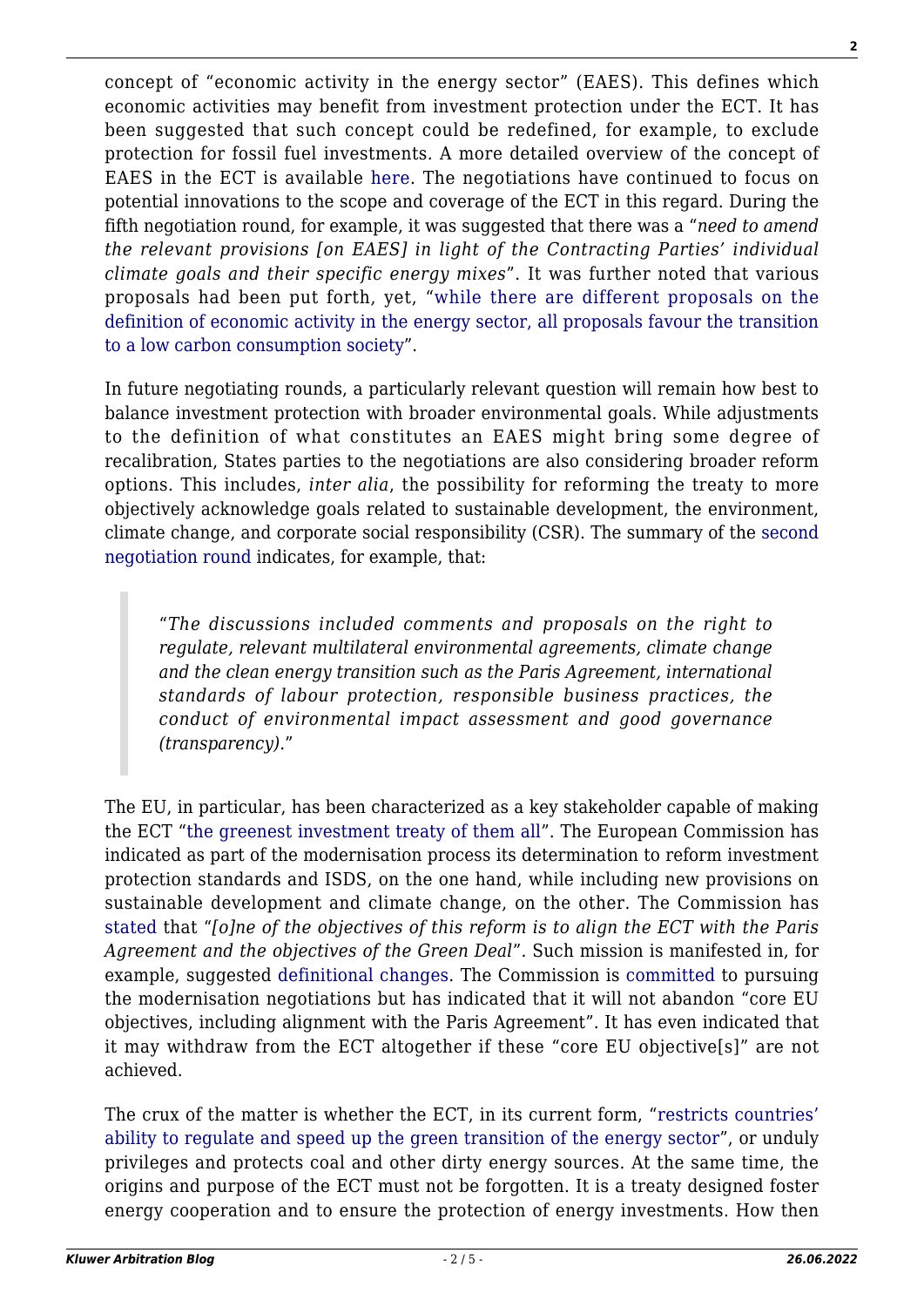should the treaty be reformed so that the move towards a cleaner, greener treaty does not unintentionally undercut the investment protection [needed to promote and attract](https://www.dfat.gov.au/sites/default/files/bit-review-submission-anu-grand-challenge-zero-carbon-energy-asia-pacific.pdf) [energy \(including green energy\) investments](https://www.dfat.gov.au/sites/default/files/bit-review-submission-anu-grand-challenge-zero-carbon-energy-asia-pacific.pdf)? Such balancing and reconciliation is a daunting task.

## **Changes to Substantive and Procedural Investment Protections: What is Needed and What has Been Achieved?**

Authors on this Blog have previously discussed possible reforms to the ECT's [denial of](http://arbitrationblog.kluwerarbitration.com/2020/07/22/ect-modernisation-perspectives-ect-modernisation-and-the-denial-of-benefits-clause-where-the-practice-meets-the-law/) [benefits clause](http://arbitrationblog.kluwerarbitration.com/2020/07/22/ect-modernisation-perspectives-ect-modernisation-and-the-denial-of-benefits-clause-where-the-practice-meets-the-law/), the [fair and equitable treatment provision,](http://arbitrationblog.kluwerarbitration.com/2020/07/23/ect-modernisation-perspectives-reforming-the-fair-and-equitable-treatment-protection/) as well as possible reforms to the [valuation approaches](http://arbitrationblog.kluwerarbitration.com/2020/07/24/ect-modernisation-perspectives-quantum-indetermination-in-the-current-ect-framework-a-need-to-revamp-damages-provisions-in-the-pursuit-of-full-reparation/) adopted by ECT tribunals. These issues have continued to dominate the focus of the ECT modernisation process in subsequent negotiation rounds. In the [third negotiation round](https://www.energycharter.org/media/news/article/public-communication-on-the-third-negotiation-round-on-the-modernisation-of-the-ect-publichn/), for example, the Subgroup discussed *inter alia* the definitions of investor and investment, the incorporation of a right to regulate clause, and the scope of the treaty's most constant protection standard. So, too, in the [fourth negotiation round,](https://www.energycharter.org/media/news/article/public-communication-on-the-fourth-negotiation-round-of-the-modernisation-of-the-ect-publich/) the Subgroup discussed *inter alia* possible adjustments to the treaty's fair and equitable treatment, denial of benefits, indirect expropriation, most favored nation protection, and umbrella clauses. The parties "*continued to clarify similarities and differences in their positions with a view to advance negotiations to the drafting of compromise proposals*". Reportedly, good progress was made and the Secretariat was mandated "*with the drafting of draft compromise proposals to be considered during one of its next negotiation rounds in 2021*". The [sixth negotiation](https://www.energycharter.org/media/news/article/public-communication-on-the-sixth-negotiation-round-of-the-modernisation-of-the-ect-publichn/?tx_news_pi1%5Bcontroller%5D=News&tx_news_pi1%5Baction%5D=detail&cHash=31c0ac431197cd4a611e7798e3d26e5a) [round](https://www.energycharter.org/media/news/article/public-communication-on-the-sixth-negotiation-round-of-the-modernisation-of-the-ect-publichn/?tx_news_pi1%5Bcontroller%5D=News&tx_news_pi1%5Baction%5D=detail&cHash=31c0ac431197cd4a611e7798e3d26e5a) focused on several of these proposals, with the Subgroup reportedly making considerable progress on reforms to the definitions of "investment" and "investor", "indirect expropriation" and denial of benefits. As the draft text being proposed and discussed has not been publicly released, it remains to be seen whether such adjustments largely replicate the *status quo* or result in significant innovations.

Authors on this Blog have also widely discussed possible [ISDS reform](http://arbitrationblog.kluwerarbitration.com/category/isds-reform/), much of which is relevant with respect to the ECT. The ECT modernisation process has engaged in each negotiation round with possible ISDS reforms. This includes, for example, provisions to regulate frivolous claims, third party funding, security for costs, increased transparency, etc. The negotiation rounds have indicated the intention of ECT States Parties to reflect on the discussions taking place in UNCITRAL and ICSID vis-à-vis such reform options. The EU, for example, has indicated that its "*[ultimate](http://arbitrationblog.kluwerarbitration.com/2021/03/29/asil-drig-the-future-of-investor-state-dispute-settlement-under-the-energy-charter-treaty/) [goal is to make a future multilateral investment court applicable to disputes under the](http://arbitrationblog.kluwerarbitration.com/2021/03/29/asil-drig-the-future-of-investor-state-dispute-settlement-under-the-energy-charter-treaty/) [ECT](http://arbitrationblog.kluwerarbitration.com/2021/03/29/asil-drig-the-future-of-investor-state-dispute-settlement-under-the-energy-charter-treaty/)*". Meanwhile, however, [Japan, Kazakhstan, Azerbaijan](https://caneurope.org/content/uploads/2021/03/Media-briefing_Energy-Charter-Treaty-reform_March-2021_CAN-Europe.pdf) and other States have indicated reluctance to agree to such reforms. As with every negotiation in a multilateral setting, give-and-take is key. As the ECT Secretary-General has [stated](https://www.energycharter.org/media/news/article/comment-quo-vadis-energy-charter-treaty/?tx_news_pi1%5Bcontroller%5D=News&tx_news_pi1%255%E2%80%A6%201/3%20Comment:%20Quo%20Vadis%20Energy%20Charter%20Treaty?): "Undermining the ECT modernisation process through unrealistic requirements might be dangerous as such calls could easily become a self-fulfilling prophecy".

#### **ECT Reform: Impossible or Imaginable?**

We provide this update on ECT modernisation efforts with a moderately optimistic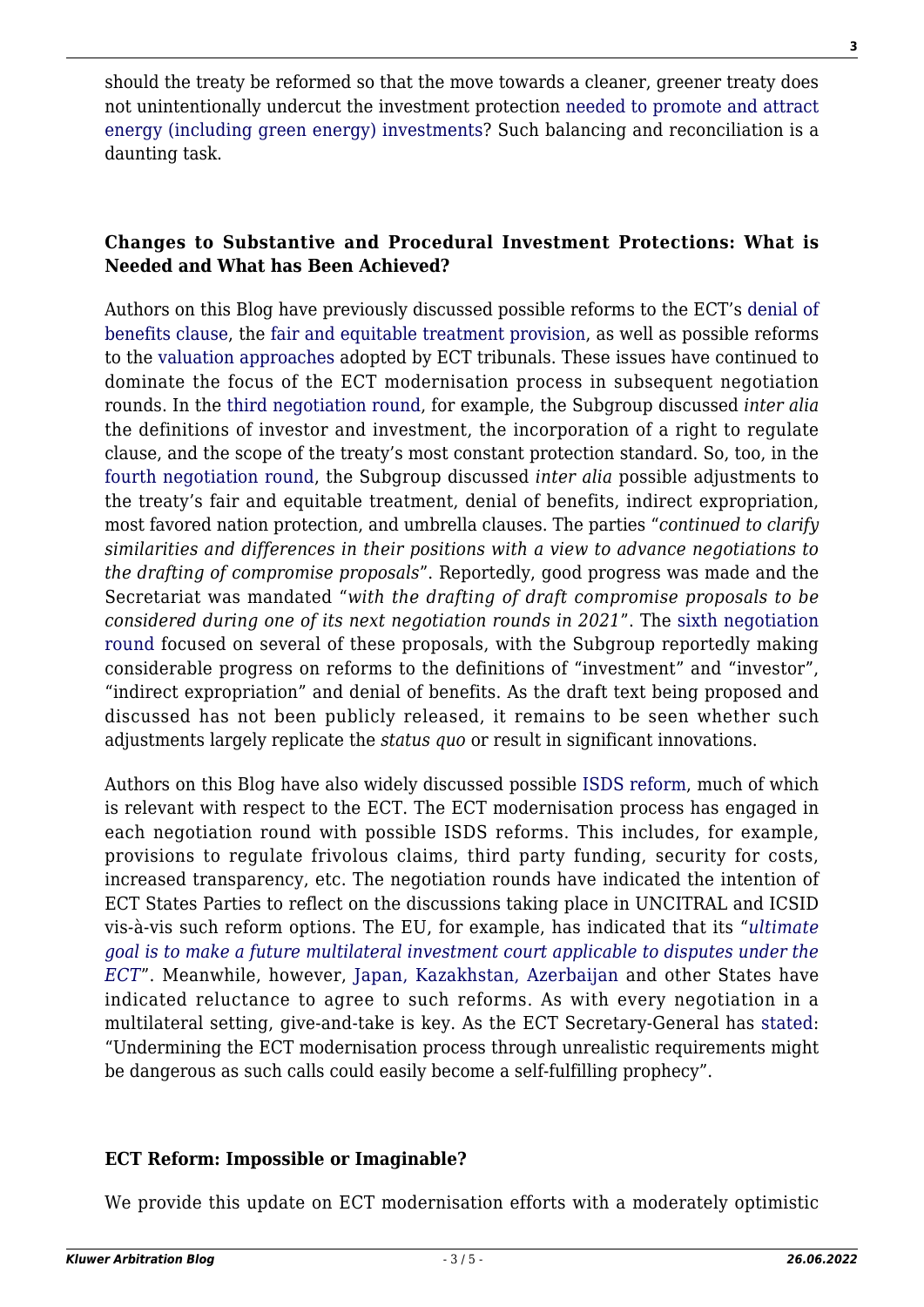feeling. Serious discussions have been undertaken and compromises are likely to slowly emerge. Indeed, even at the outset of the modernisation process, sceptics [predicted](https://www.energycharter.org/media/news/article/comment-quo-vadis-energy-charter-treaty/?tx_news_pi1%5Bcontroller%5D=News&tx_news_pi1%255%E2%80%A6%201/3%20Comment:%20Quo%20Vadis%20Energy%20Charter%20Treaty?) that the Contracting Parties would not be able to agree on a list of topics for negotiations, yet they did. Now, sceptics claim that reform is ["extremely unlikely"](https://caneurope.org/content/uploads/2021/03/Media-briefing_Energy-Charter-Treaty-reform_March-2021_CAN-Europe.pdf). One thing is – at least – as clear now as it was when our ECT series was published last year: "*certain provisions in the treaty are simply outdated*" and, as Dr. Baltag [explained,](http://arbitrationblog.kluwerarbitration.com/2021/03/29/asil-drig-the-future-of-investor-state-dispute-settlement-under-the-energy-charter-treaty/) "*[m]ost Contracting States to the ECT are in favor of modernisation. The disagreement, if any, will be on the wording of the provisions*."

It is therefore hoped that ECT States Parties can come together to improve the treaty. If not, the ECT stands only to fail. As the ECT Secretary-General [said](https://borderlex.net/2020/06/18/interview-a-new-energy-charter-treaty-as-a-complement-to-the-paris-agreement-on-climate-change/): "*The stakes are high. If the modernisation process fails, I don't see a future for the Treaty*." Yet, the dismantling of the ECT could itself "*seriously hamper the ability of the world to meet the Paris climate targets. The Paris Agreement does not protect investment. The Energy Charter Treaty does. It's a complement to the Paris agreement*." The bottom line is this: the ECT is still important, it has an important role to play, but it needs to "modernise" to meet the demands of the future.

#### **Profile Navigator and Relationship Indicator**

 $\mathcal{L}_\text{max}$ 

Offers 6,200+ data-driven arbitrator, expert witness and counsel profiles and the ability to explore relationships of 13,500+ arbitration practitioners and experts for potential conflicts of interest.

[Learn how](https://www.wolterskluwer.com/en/solutions/kluwerarbitration/practiceplus?utm_source=arbitrationblog&utm_medium=articleCTA&utm_campaign=article-banner) **[Kluwer Arbitration Practice Plus](https://www.wolterskluwer.com/en/solutions/kluwerarbitration/practiceplus?utm_source=arbitrationblog&utm_medium=articleCTA&utm_campaign=article-banner)** [can support you.](https://www.wolterskluwer.com/en/solutions/kluwerarbitration/practiceplus?utm_source=arbitrationblog&utm_medium=articleCTA&utm_campaign=article-banner)

**4**

*To make sure you do not miss out on regular updates from the Kluwer Arbitration Blog, please subscribe [here](http://arbitrationblog.kluwerarbitration.com/newsletter/). To submit a proposal for a blog post, please consult our [Editorial Guidelines.](http://arbitrationblog.kluwerarbitration.com/editorial-guidelines/)*